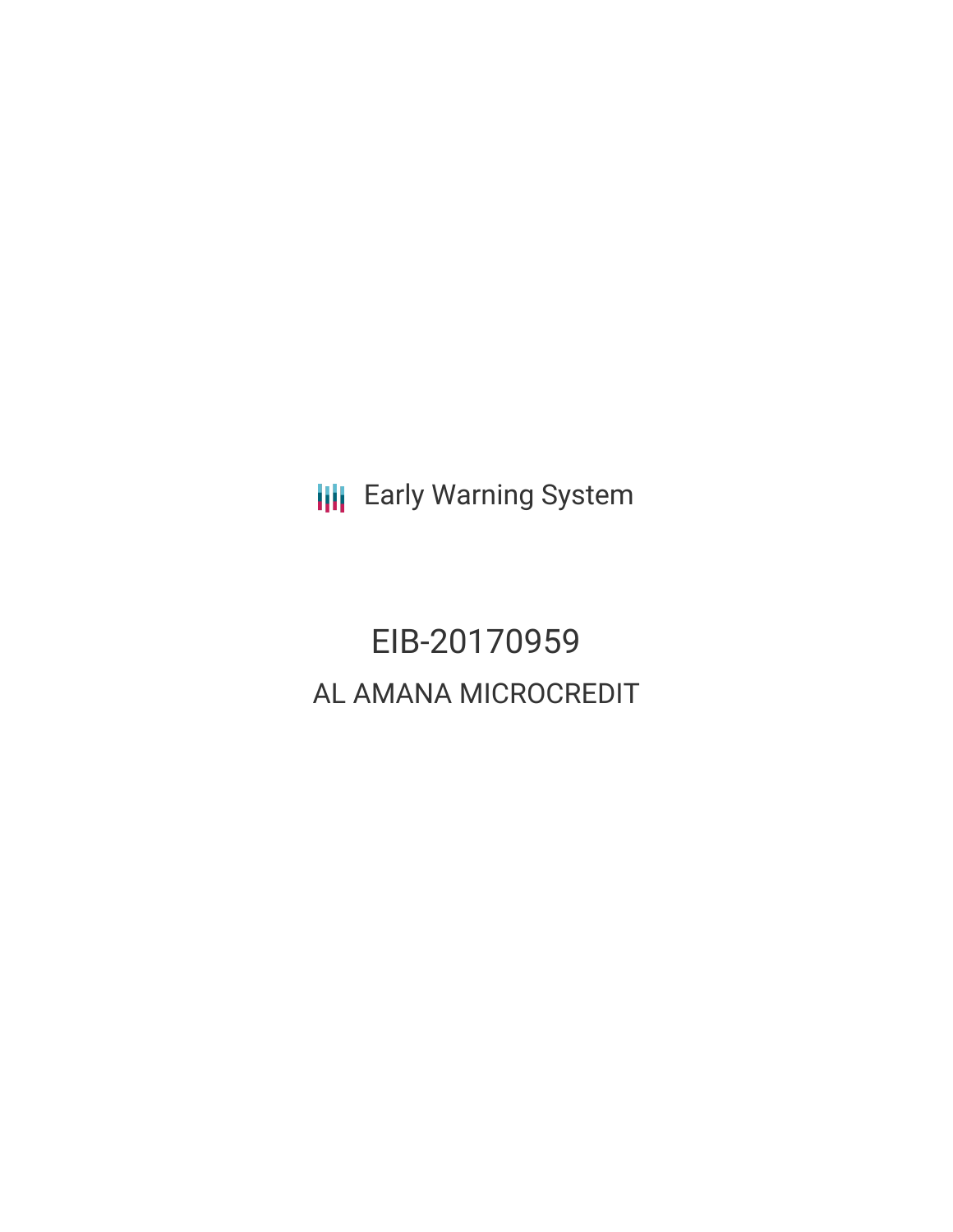

#### **Quick Facts**

| Morocco                                                     |
|-------------------------------------------------------------|
| European Investment Bank (EIB)                              |
| Proposed                                                    |
| FI                                                          |
| ASSOCIATION AL AMANA POUR LA PROMOTION DES MICROENTREPRISES |
| Finance                                                     |
| Loan                                                        |
| $$3.32$ million                                             |
|                                                             |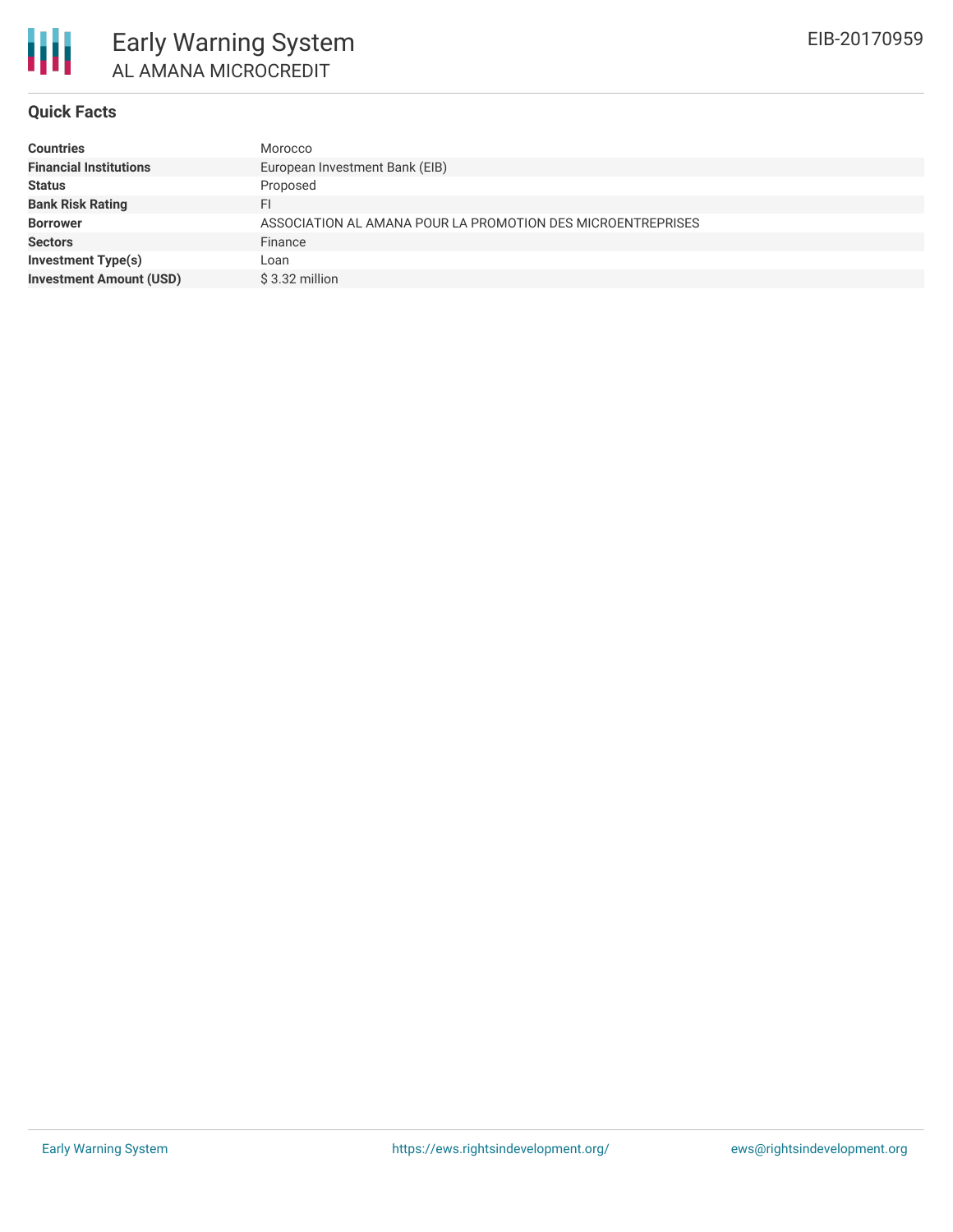

# **Project Description**

According to bank documents, the EUR 3m loan operation will finance the portfolio of Al Amana Microcredit, the largest microfinance institution in Morocco, which provides economic and social development solutions focusing on financial inclusion for micro- entrepreneurs.

The project will provide access to finance for micro/small enterprises specifically targeting women, youth and the poorest people living in rural areas.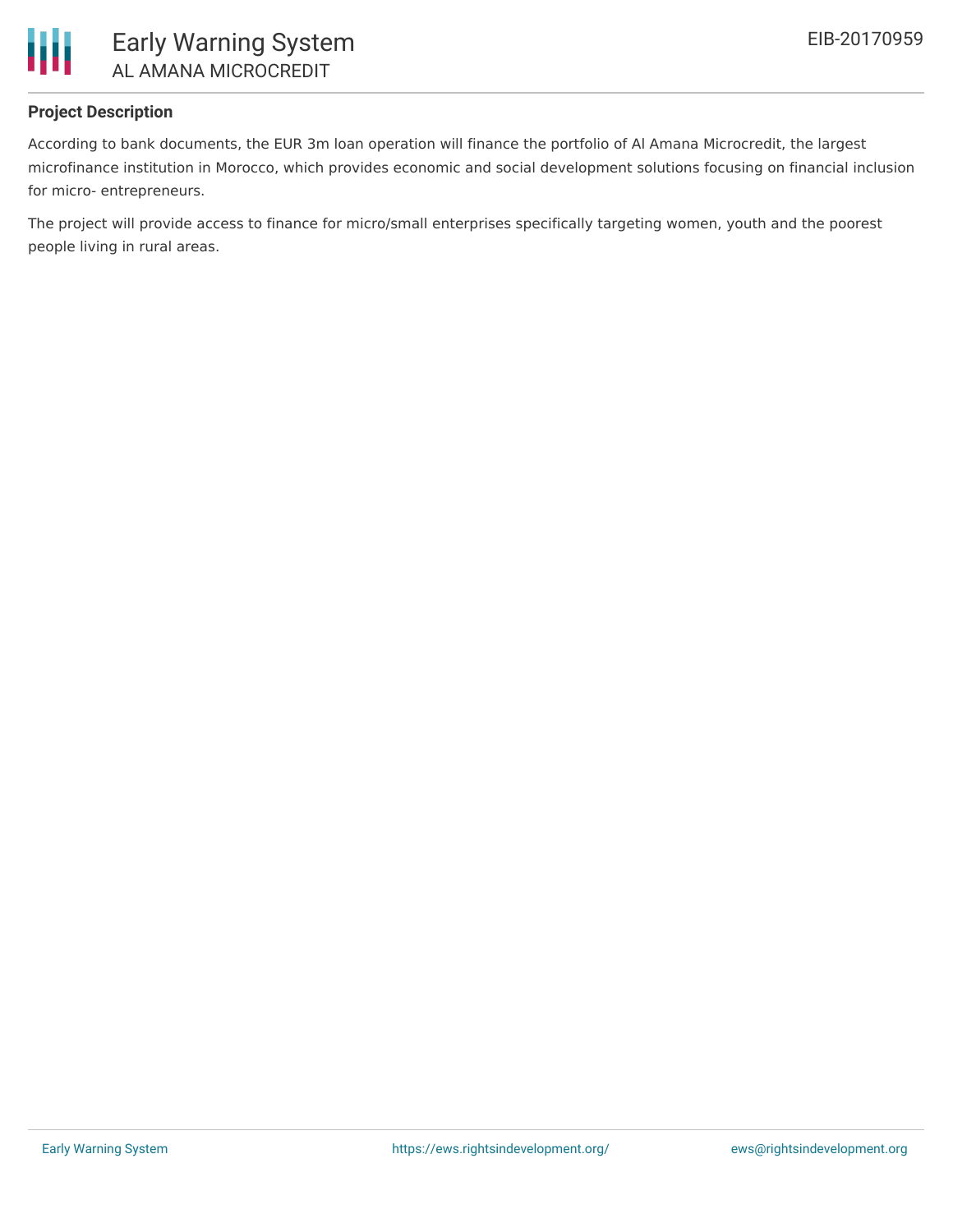

#### **Investment Description**

European Investment Bank (EIB)

# **Financial Intermediary**

Financial Intermediary: A commercial bank or financial institution that receives funds from a development bank. A financial intermediary then lends these funds to their clients (private actors) in the form of loans, bonds, guarantees and equity shares. Financial intermediaries include insurance, pension and equity funds. The direct financial relationship is between the development bank and the financial intermediary.

Association Al Amana pour la Promotion des [Microentreprises](file:///actor/1001/) (Financial Intermediary)